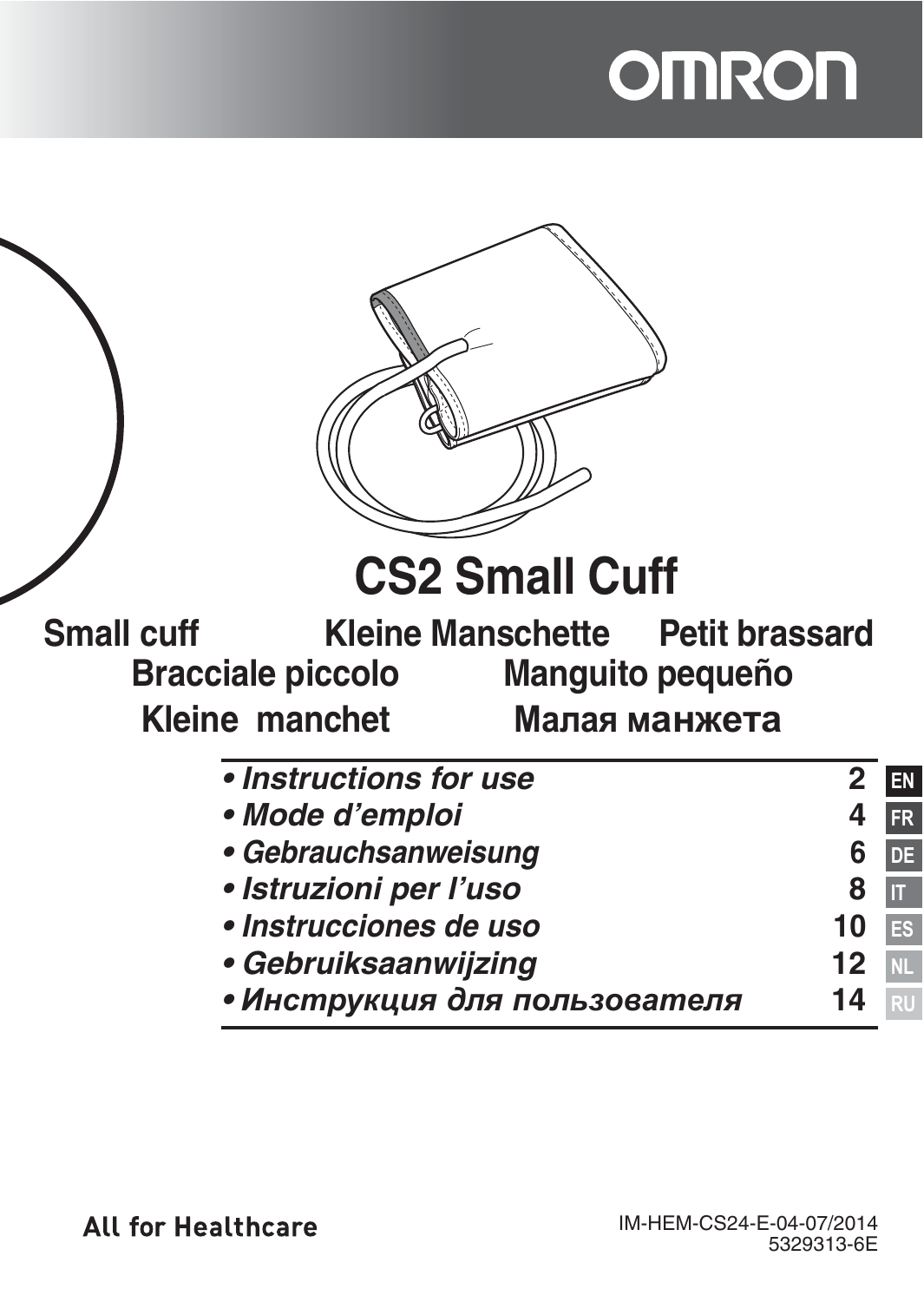# **OMRON CS2 Small cuff (HEM-CS24)**



**Please read this instruction manual thoroughly before using the unit. Please keep for future reference.**

## **Instructions for use** Instruction Manual for Small Cuff

Pile side material Pile side material







Thank you for purchasing the OMRON Small Cuff. Arm circumference for this cuff is 17 to 22 centimeters. OMRON Small Cuff can be connected to various OMRON Blood Pressure Monitors. Please refer to the original instruction manual of your Blood Pressure Monitor.

Please check your present product as to which plug you must use. Note that two plugs are extremely similar, connect the correct air plug to the air tube. Using the wrong plug may cause air leakage and incorrect readings.

### **Applying the Arm Cuff**

**1.** Put your left arm through the cuff loop.

**Note:** If the cuff is not assembled, pass the end of the cuff furthest from the tubing through the metal D-ring to form a loop. The smooth cloth should be on the inside of the cuff loop.

**2.** Position the arm correctly.

1) The air tube should run down the inside of your forearm and be in line with your middle finger.

2) The bottom of the cuff should be approximately 1 to 2 cm above your elbow.

3) Apply the cuff to your upper arm so that the marker (arrow under tube) is centered on the middle of your inner arm and points down the inside of the arm.